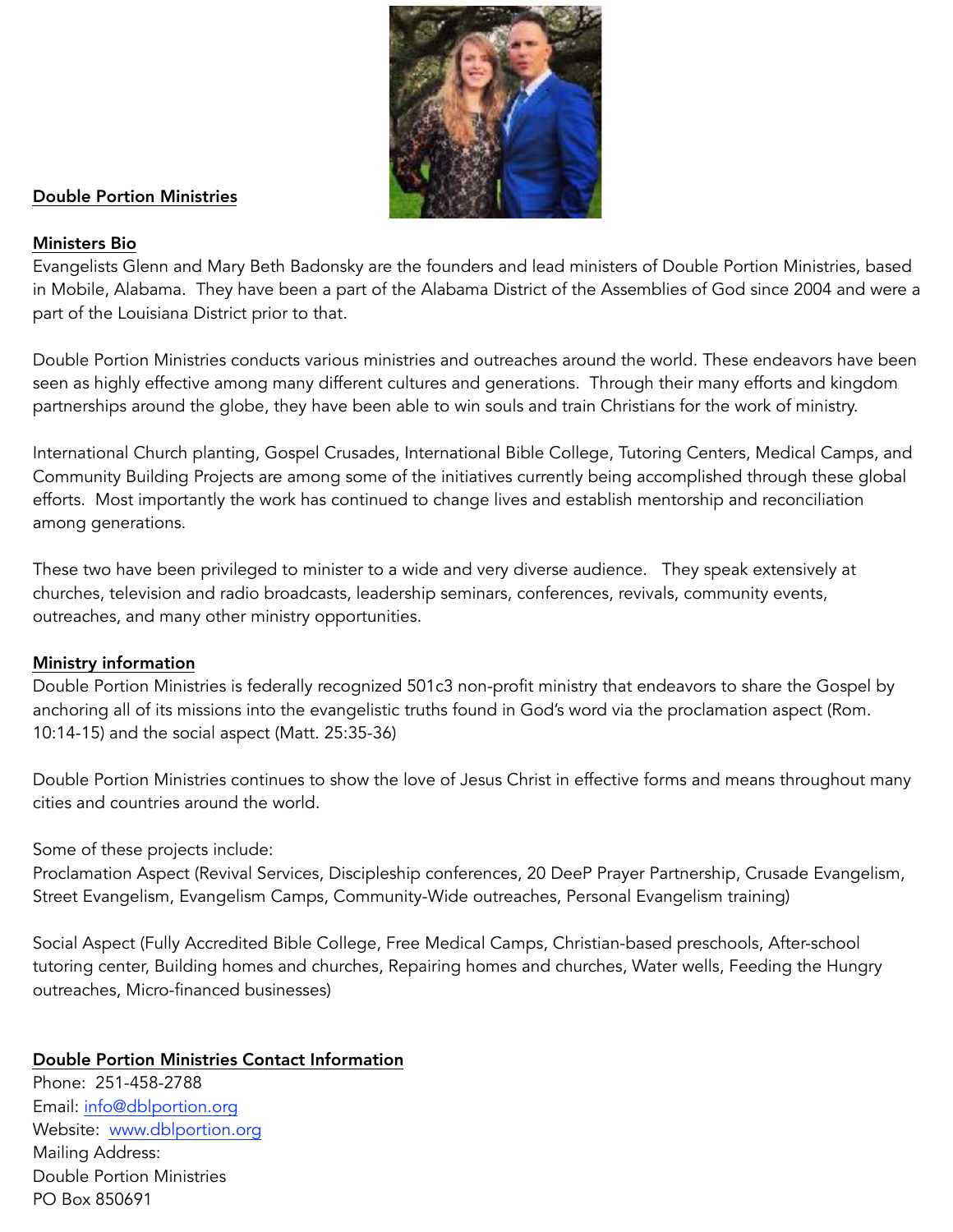### Darrin English: Plain English Ministries

Darrin has been preaching the gospel for over thirty-five years. Having served as associate/youth pastor in three different churches since 1990, Darrin has the acute understanding of a pastor's heart. Darrin, his wife Gretchen, and their four children (Tanner, Kennedi, Landon, & Tori) have a passion to reach the lost and encourage the body of Christ with a fresh word from God.

Darrin has spoken extensively at youth camps, conventions, revivals, camp meetings, and music festivals around the country. He is a sought after speaker who preaches the Word of God with relevance and a powerful anointing that transcends age. He also has a weekly radio ministry on 91.3 the FIX, which is a Christian station home to over one million listeners.

I Corinthians 14:9 asks, "...if the trumpet does not sounds a clear call, who will get ready for battle?" Their mission is to partner with the pastor of the local church to reach their community, give a CLEAR Word of salvation and encouragement, and advance the Kingdom of God in these last days.

# Contact Info:

Darrin English 256-627-2286 766 County Road 142, Florence, AL 35634 [Plainenglishministries@yahoo.com](mailto:Plainenglishministries@yahoo.com)



Johnny and Karen Jernigan have developed several evangelistic strategies to assist the local church and para-church ministries in mobilizing the people of God.

After planting The City Church of Mobile with 11 people, 10 years later, it is now a thriving local church with a global mission. When ISIS began torturing and killing Christians, something went off in their hearts. They were moved by the Spirit of God to once again encourage the church to not fold up in the fear of radical religions. Instead, they have felt that this is the hour for the church to rise up and tell the greatest story of all, the story of God's love for humanity.

Through local church ministries, denominational mobilization, drama and theatrical plays, Johnny and Karen desire to partner with you. With proven evangelism strategies, they will assist you in achieving the vision for your community.

## Johnny Jernigan Ministries Contact Info:

Phone: 251.622.0251 Email: pastor\_johnny2006@yahoo.com Web: [johnnyjernigan.org](http://johnnyjernigan.org) Mail: P.O. Box 8306 Mobile, AL 36689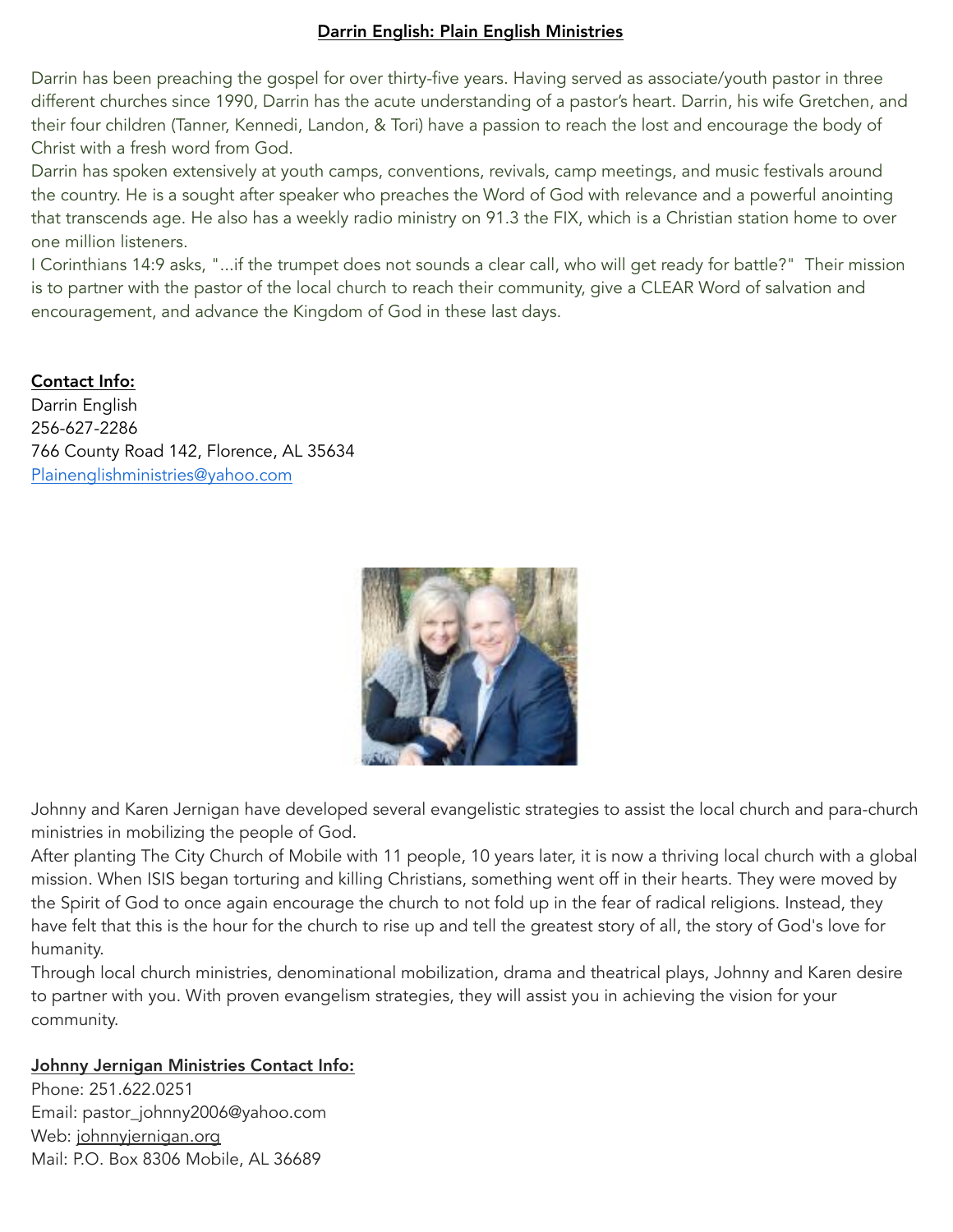

Mike Joyner is a veteran minister of nearly 35 years, serving as a pastor for 30 of those years. He is ordained with the Assemblies of God. Mike is also the founder and president of Mike Joyner Ministries International. He is the author of several books and has traveled extensively internationally conducting crusades and conferences in many countries. His passion is to win the lost, establish converts in the faith and encourage the Church to grow and advance the Kingdom of God. He is convinced we are living in the greatest time in history, there are more people who need Jesus, more people who need to be healed, set free and delivered from the oppression of the devil. There has never been a time of more opportunity for the Church.

Mike has been married to his wife Vikki since 1979. They have two children, Joey and Anna, and one grandchild, Kade.

## Mike Joyner Ministries International

413 County Road 568 Hanceville, Al 35077 Mike.joyner21@yahoo.com Mikejoynerministries.org 205-478-2213 Connect with me on Facebook and Twitter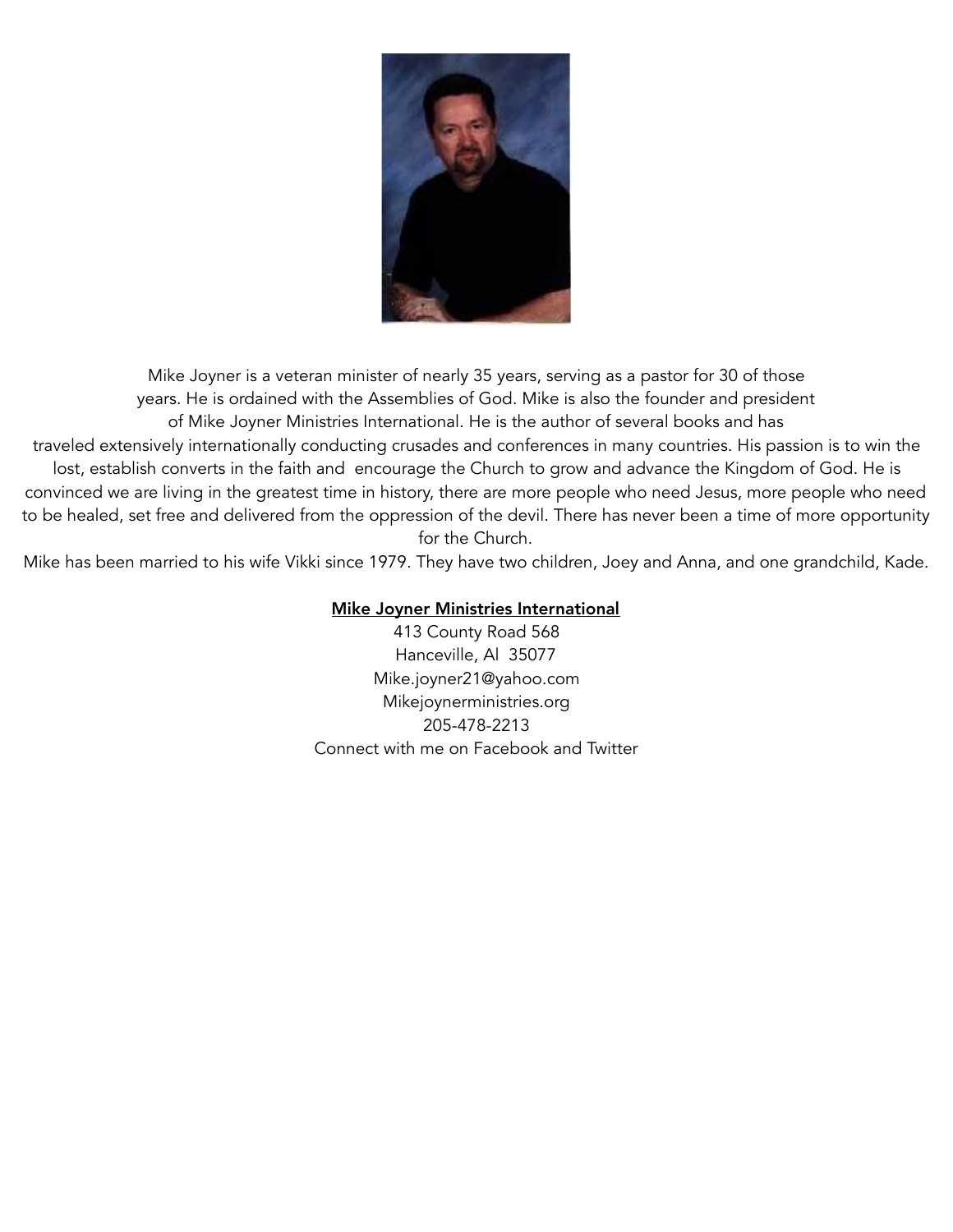## Ken Pounders: Priority! Evangelism

Ken is a missionary evangelist ministering in the U.S., Eastern Europe, Asia, and Central America. Ken and his wife Sonya founded Priority! Evangelism in 1998 as a world evangelism training and sending organization. They have devoted themselves to new church planting, missionary evangelism, and Teen Challenge ministry for over thirty years.

 Priority! Evangelism has established churches & orphanages in the U.S., Central America, Eastern Europe, and Asia. Priority Evangelism is also actively training missionaries around the world. Ken is also serving as director of Outreach Ministries of Alabama Inc, a Christian disciple training center for those overcoming addictions.

### Ken and Sonya Pounders Contact Info:

Priority! Evangelism P.O.Box 4796 Huntsville AL 35815 828-429-5285 [www.priorityev.info](http://www.priorityev.info)



Emilio Sanchez:

"After living a life of chaos, addiction, violence, and rebellion, at the age of 37, I had a supernatural encounter with God's Holy Spirit and my life was immediately and completely transformed. I read the book "Paul's Conversion", and was immediately filled with the Spirit of God, baptized in the fire of God and called into the Evangelistic ministry. The Holy Spirit immediately began to train me in the ministry of soul winning, demonic deliverance, deliverance from addictions, signs, wonders, and miracles, supernatural healings. The Lord then lead me to Calvary Assembly of God in Decatur, Alabama where He placed me in the pastoral ministry as a Staff Pastor.

For the last twelve years, I have served as Pastor over Spanish Ministry, Men's Ministry, and our Dream Center. We are involved in and head up evangelistic outreach, street evangelism, feeding and ministering to the needy, hungry and less fortunate. I am also Pastor over 'Champion's' which is a 1st-6th program for boys, teaching them to be authentic males.

My passion is to see the lost come to the saving knowledge of Jesus Christ through powerful preaching, teaching, the presence and fire of God's Holy Spirit. I want to see the importance and the power of the altar restored in our churches, I want to see Gods will in heaven be done on earth and every person to hear the gospel of Jesus Christ."

# Contact Info:

[esanchez@calvaryassembly.org](mailto:esanchez@calvaryassembly.org)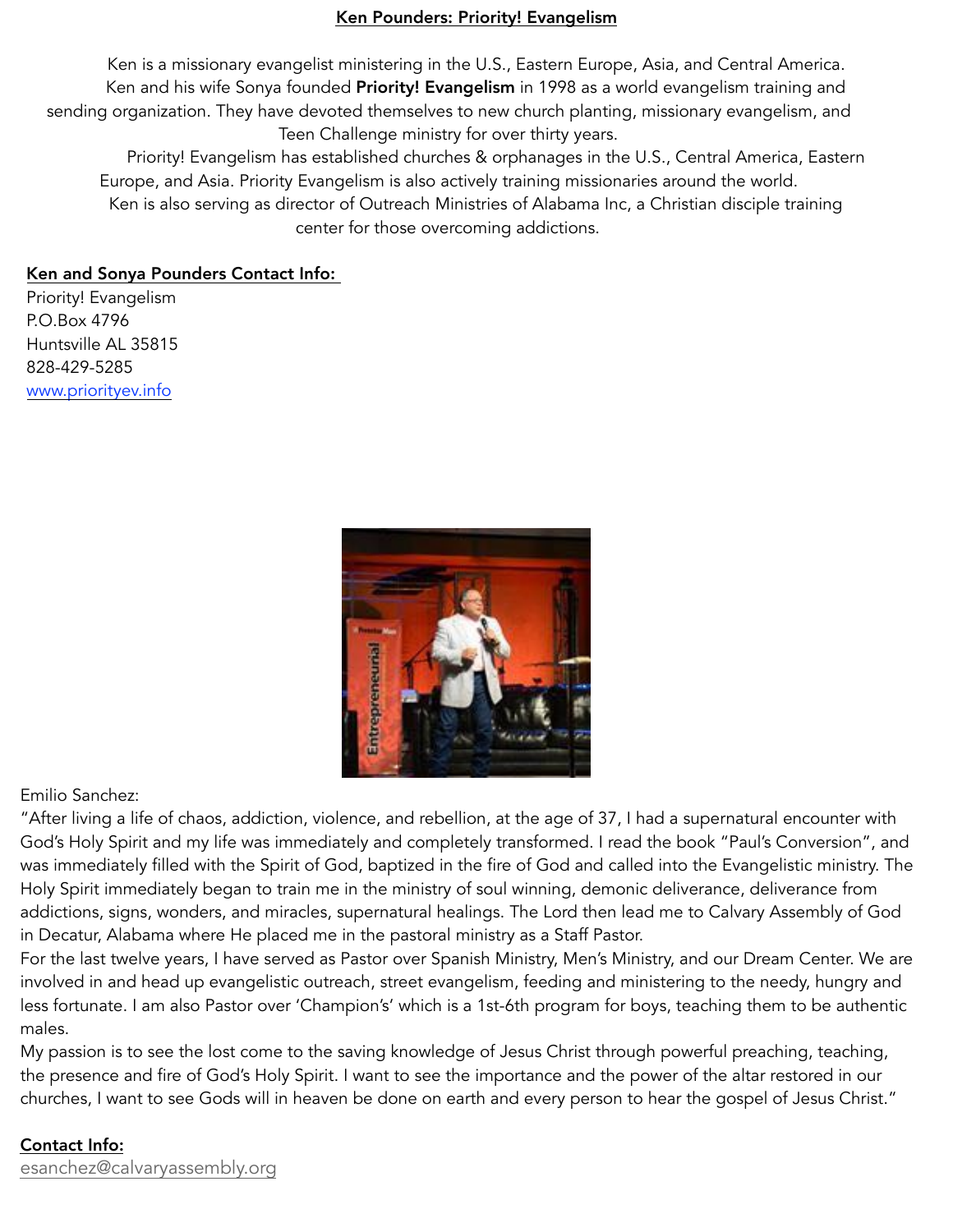

Pat and Karen Schatzline are International Evangelists and Authors and the founders of Remnant Ministries International, an evangelistic ministry started in 1997 to awaken the remnant and call people of all ages back to an encounter with God. With a schedule that stays full year-round, Pat & Karen have traveled over 2.5 million miles nationally and internationally ministering in churches, universities, stadiums, outreaches, retreats, camps, leadership conferences, men's & women's conferences, and marriage retreats. They have ministered at some of the largest conferences in the world in Brazil, Australia, New Zealand, Portugal and Singapore. In addition to being evangelists, both Pat and Karen are also authors of multiple books including: "Why is God So Mad At Me", "I Am Remnant", "Unqualified", "Dehydrated" and a soon new to be released book written by them together, "Rebuilding the Altar", which is releasing by Charisma Media on August 1, 2017. In conjunction with their new book, Pat and Karen have a mandate from God to rebuild altars in churches across America hungry for revival and desperate to see souls saved. The Altar movement is to restore the place of encounter and raise up remnant voices to transform generations through the power and presence of God.

#### Remnant Ministries International

P.O. Box 1150 Trussville, AL 35173 Office: (205) 874-9401 Cell: (205) 937-2865 (Pat) Cell: (205) 937-2864 (Karen) Website: [raisetheremnant.com](http://raisetheremnant.com)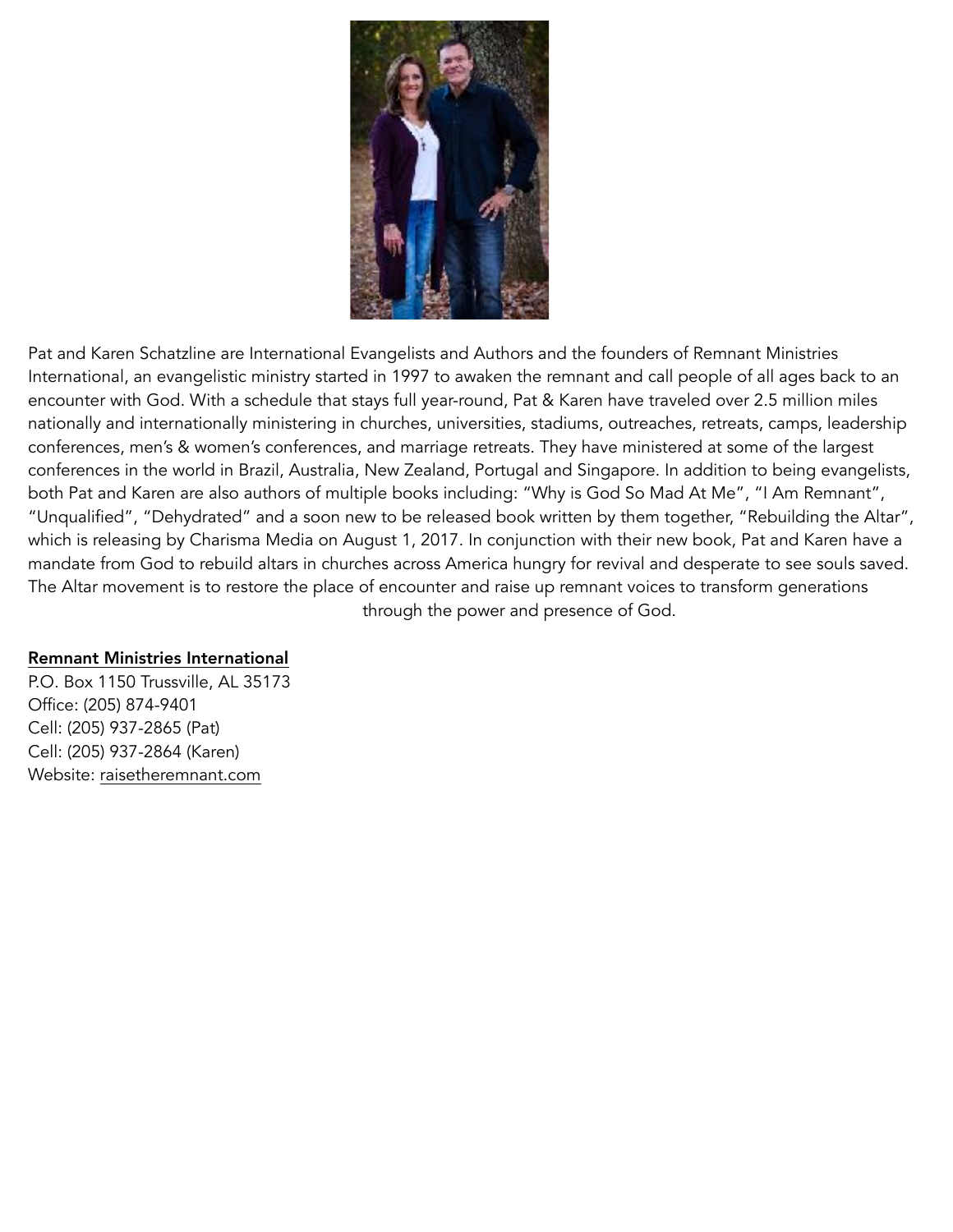# Lynn Taylor: Defining Moments Ministries

Lynn Taylor is an Ordained Minister with the Assemblies of God and is the President and founder of Defining Moments Ministries Inc (non-profit). Lynn is the Host of Defining Moments Women's Radio ministry. She host guest on a weekly basis who share their testimonies and life story with her audience. Defining Moments Ministry also host Women Conferences and monthly meetings.

Lynn was called into ministry at 15years of age and has faithfully served the Lord for the past 40yrs.

She has been married to her husband Rick for 32 yrs and they have two children and three grandchildren.

Lynn is also a published author of two books, 50 Miles of Promise, "The story of the life of Mary Magdalene" and Defining Moments Devotion and Journal.She is also involved in prison ministry through Women in Ministry International and is the team evangelist at Montgomery Women's Facility.

Operation Dressing Haiti **but is an offspring ministry of Defining Moments and involves making and sending dresses** to the women of Haiti so they may attend church services.

Lynn operates in the Prophetic gifts of wisdom and knowledge. She has seen many lives restored and healed through the preaching of the Word. Delivered and healed from depression, anxiety and panic attacks, Lynn's passion is to see the captives set free and hope renewed by the power of the Holy Spirit.

## Defining Moments Ministries Contact Info:

Email: [Lynntministries@aol.com](mailto:Lynntministries@aol.com) Phone: 334-227-3336 or 334-235-2755 Facebook: Defining Moments Ministries

# Evangelist Rev. Rose Stevens: Roma Gypsy Nation

Credentialed by the Alabama District Council of the Assemblies of God. Studied, and Certified through Global University.

Rose has been teaching Bible since 2011 to approximately 30-40 people of the Roma Gypsy Nation, from all over the U.S. and Hawaii, through a phone

ministry. They attend classes twice a week to listen to the Word of God.This phone Ministry has brought many, were unchurched and without any knowledge of the truth, into the Kingdom of God. Today, many of the callers remain faithful, calling in twice a week. They have also started attending church in their own cities. They have been delivered from generations of strongholds, repented from a lifetime of sinful living, and have been baptized in their churches. Rose's vision and passion for this ministry is to "take and share the Good News to all nations and to seek and save the lost."

## Rose Stevens: Gypsy Evangelical Ministries Contact Info:

Email: [roststevens10@yahoo.com](mailto:roststevens10@yahoo.com) We: [renews.org/news/change-of-fortune](http://renews.org/news/change-of-fortune)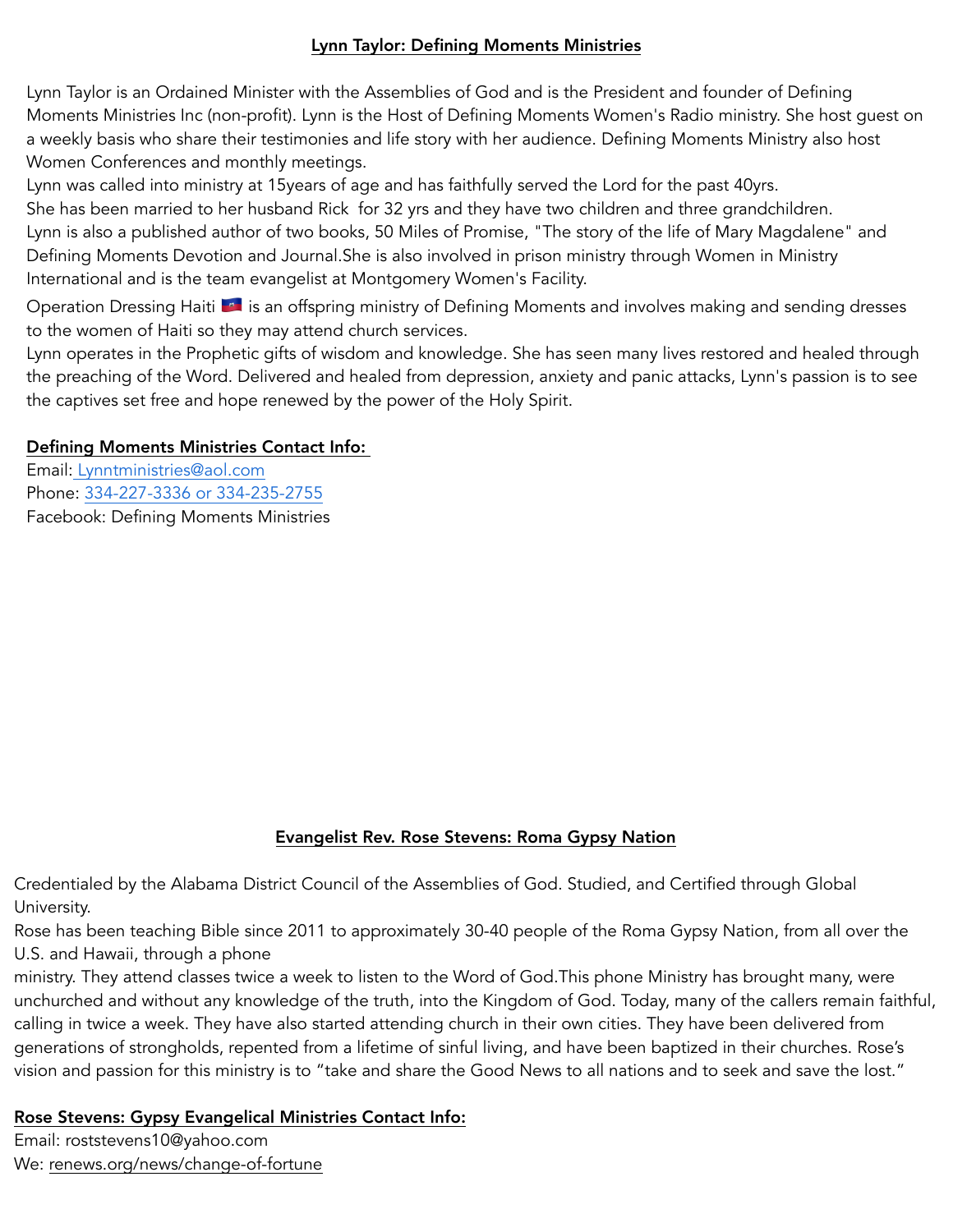

#### David Wimpee

Ordained in 1988 by the Assemblies of God, David's services include: Senior Pastor, Church Planter, Children's Pastor, Missionary, Children's Evangelist, District BGMC Coordinator, and Kids Camp dining hall supervisor. His passion is to help children discover the real life that is found only in Jesus Christ. A close second is the training and development of children's ministry teams. Ministry has enabled him to take the gospel message to the children of five different continents speaking at camps, kid's crusades, conferences, schools, and worker training events.

David and Pamela have 2 children, Alexandria and Lauren, and 1 grandchild, Ava.

### Contact Info:

Address: 124 South Hawk Drive, Rainbow City, AL 35906

Phone: 256 504-8675

Email: missionary2kidz@gmail.com